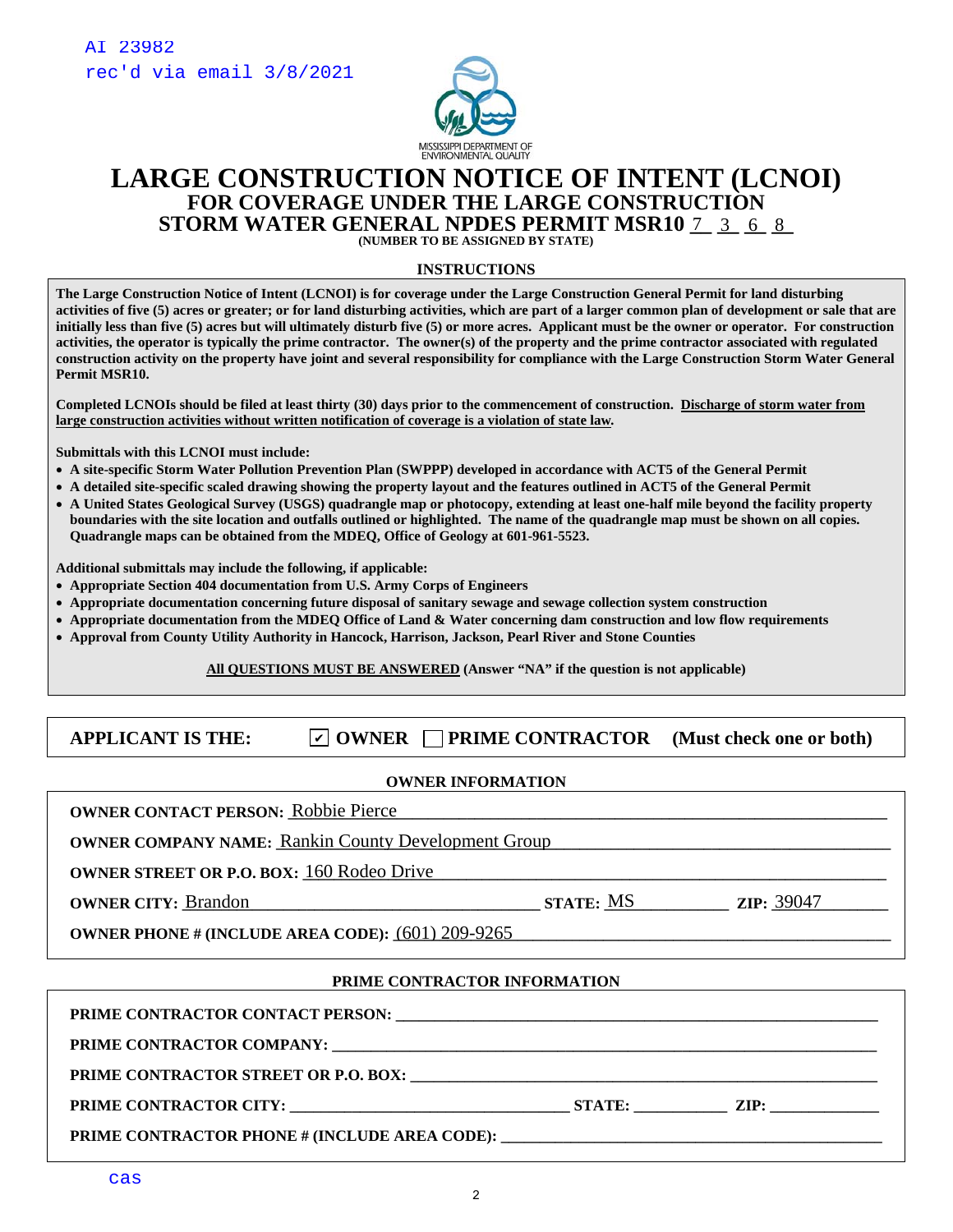### **PROJECT INFORMATION**

| <b>PROJECT NAME:</b> Arbor Landing, Phase 3B <b>Source Archainson</b> Manual Archaeology and Archaeology and Archaeology and Archaeology and Archaeology and Archaeology and Archaeology and Archaeology and Archaeology and Archaeology                      |                       |                   |
|---------------------------------------------------------------------------------------------------------------------------------------------------------------------------------------------------------------------------------------------------------------|-----------------------|-------------------|
| <b>TOTAL ACREAGE THAT WILL BE DISTURBED</b> <sup>1</sup> : approximately 14.27 acres                                                                                                                                                                          |                       |                   |
| IS THIS PART OF A LARGER COMMON PLAN OF DEVELOPMENT?                                                                                                                                                                                                          | $\Box$ YES            | $\sqrt{v}$ NO     |
| IF YES, NAME OF LARGER COMMON PLAN OF DEVELOPMENT: ______________________________                                                                                                                                                                             |                       |                   |
|                                                                                                                                                                                                                                                               |                       |                   |
| <b>DESCRIPTION OF CONSTRUCTION ACTIVITY:</b> Construction of streets, storm drain system, sanitary                                                                                                                                                            |                       |                   |
| sewer system, and water distribution system for residential subdivision                                                                                                                                                                                       |                       |                   |
| PROPOSED DESCRIPTION OF PROPERTY USE AFTER CONSTRUCTION HAS BEEN COMPLETED (include<br>standard industrial classification code (SIC) if known):<br>Residential                                                                                                |                       |                   |
|                                                                                                                                                                                                                                                               |                       |                   |
|                                                                                                                                                                                                                                                               |                       |                   |
| PHYSICAL SITE ADDRESS (If the physical address is not available indicate the nearest named road. For linear projects,<br>indicate the beginning of the project and identify all counties the project traverses.)                                              |                       |                   |
| STREET: Fannin Landing Circle The Communication of the Communication of the Communication of the Communication                                                                                                                                                |                       |                   |
|                                                                                                                                                                                                                                                               |                       |                   |
| LATITUDE: $\frac{32}{2}$ degrees $\frac{25}{2}$ minutes $\frac{22}{2}$ seconds LONGITUDE: $\frac{90}{2}$ degrees $\frac{00}{2}$ minutes $\frac{47}{2}$ seconds                                                                                                |                       |                   |
|                                                                                                                                                                                                                                                               |                       |                   |
| LAT & LONG DATA SOURCE (GPS (Please GPS Project Entrance/Start Point) or Map Interpolation): GOOgle Earth                                                                                                                                                     |                       |                   |
| <b>NEAREST NAMED RECEIVING STREAM: Ross Barnett Reservoir</b>                                                                                                                                                                                                 |                       |                   |
| IS RECEIVING STREAM ON MISSISSIPPI'S 303(d) LIST OF IMPAIRED WATER<br>BODIES? (The 303(d) list of impaired waters and TMDL stream segments may be found on MDEQ's web site:<br>http://www.deq.state.ms.us/MDEQ.nsf/page/TWB_Total_Maximum_Daily_Load_Section) | $\vert$ YES           | $\sqrt{\sqrt{N}}$ |
| HAS A TMDL BEEN ESTABLISHED FOR THE RECEIVING STREAM SEGMENT?                                                                                                                                                                                                 | <b>YES</b>            | $\sqrt{v}$ NO     |
| ARE THERE RECREATIONAL STREAMS, PRIVATE/PUBLIC PONDS OR LAKES<br>WITHIN 1/2 MILE DOWNSTREAM OF PROJECT BOUNDRY THAT MAY BE<br><b>IMPACTED BY THE CONSTRUCTION ACTIVITY?</b>                                                                                   | $\vert \nu \vert$ YES | $\Box$ NO         |
| <b>EXISTING DATA DESCRIBING THE SOIL (for linear projects please describe in SWPPP):</b>                                                                                                                                                                      |                       |                   |
| Falkner silt loam                                                                                                                                                                                                                                             |                       |                   |
| WILL FLOCCULANTS BE USED TO TREAT TURBIDITY IN STORM WATER?                                                                                                                                                                                                   | <b>YES</b>            | $\nabla$ NO       |
| ANIONIC POLYACRYLIMIDE (PAM)<br>IF YES, INDICATE THE TYPE OF FLOCCULANT.<br><b>OTHER CONSTRUCTER</b>                                                                                                                                                          |                       |                   |
| IF YES, DOES THE SWPPP DESCRIBE THE METHOD OF INTRODUCTION, THE LOCATION OF INTRODUCTION                                                                                                                                                                      |                       |                   |

<sup>1</sup>Acreage for subdivision development includes areas disturbed by construction of roads, utilities and drainage. Additionally, a housesite of at least 10,000 ft<sup>2</sup> per lot (entire lot, if smaller) shall be included in ca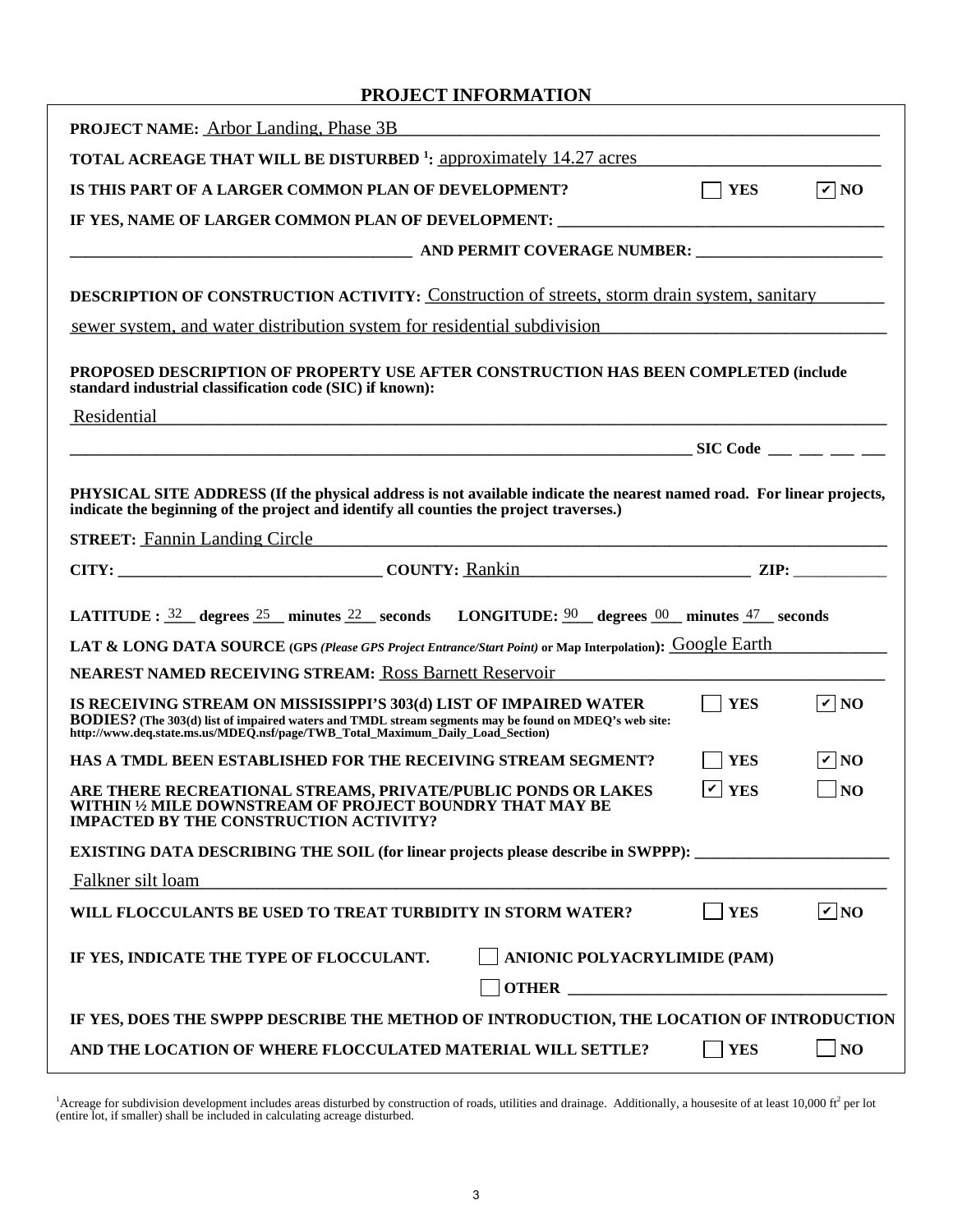## **DOCUMENTATION OF COMPLIANCE WITH OTHER REGULATIONS/REQUIREMENTS**

# **COVERAGE UNDER THIS PERMIT WILL NOT BE GRANTED UNTIL ALL OTHER REQUIRED MDEQ PERMITS AND APPROVALS ARE SATISFACTORILY ADDRESSED**

| IS LCNOI FOR A FACILITY THAT WILL REQUIRE OTHER PERMITS?                                                                                                                                                                                                                                                                                                                                                                                                                                                                                                                                                                                                                                       | <b>YES</b>          | $\overline{V}$ NO |  |  |  |  |
|------------------------------------------------------------------------------------------------------------------------------------------------------------------------------------------------------------------------------------------------------------------------------------------------------------------------------------------------------------------------------------------------------------------------------------------------------------------------------------------------------------------------------------------------------------------------------------------------------------------------------------------------------------------------------------------------|---------------------|-------------------|--|--|--|--|
| IF YES, CHECK ALL THAT APPLY: $\Box$ AIR<br><b>HAZARDOUS WASTE</b>                                                                                                                                                                                                                                                                                                                                                                                                                                                                                                                                                                                                                             | <b>PRETREATMENT</b> |                   |  |  |  |  |
| <b>WATER STATE OPERATING</b><br><b>INDIVIDUAL NPDES</b>                                                                                                                                                                                                                                                                                                                                                                                                                                                                                                                                                                                                                                        | OTHER:              |                   |  |  |  |  |
| IS THE PROJECT REROUTING, FILLING OR CROSSING A WATER CONVEYANCE<br>OF ANY KIND? (If yes, contact the U.S. Army Corps of Engineers' Regulatory Branch for<br>permitting requirements.)                                                                                                                                                                                                                                                                                                                                                                                                                                                                                                         | <b>YES</b>          | $\overline{V}$ NO |  |  |  |  |
| IF THE PROJECT REQUIRES A CORPS OF ENGINEER SECTION 404 PERMIT, PROVIDE APPROPRIATE<br><b>DOCUMENTATION THAT:</b>                                                                                                                                                                                                                                                                                                                                                                                                                                                                                                                                                                              |                     |                   |  |  |  |  |
| The project has been approved by individual permit, or<br>$\bullet$                                                                                                                                                                                                                                                                                                                                                                                                                                                                                                                                                                                                                            |                     |                   |  |  |  |  |
| The work will be covered by a nationwide permit and NO NOTIFICATION to the Corps is required, or<br>٠                                                                                                                                                                                                                                                                                                                                                                                                                                                                                                                                                                                          |                     |                   |  |  |  |  |
| The work will be covered by a nationwide or general permit and NOTIFICATION to the Corps is required<br>$\bullet$                                                                                                                                                                                                                                                                                                                                                                                                                                                                                                                                                                              |                     |                   |  |  |  |  |
| IS A LAKE REQUIRING THE CONSTRUCTION OF A DAM BEING PROPOSED?<br>(If yes, provide appropriate approval documentation from MDEQ Office of Land and<br>Water, Dam Safety.)                                                                                                                                                                                                                                                                                                                                                                                                                                                                                                                       | <b>YES</b>          | $ v $ NO          |  |  |  |  |
| IF THE PROJECT IS A SUBDIVISION OR A COMMERCIAL DEVELOPMENT, HOW WILL SANITARY SEWAGE<br>BE DISPOSED? Check one of the following and attach the pertinent documents.                                                                                                                                                                                                                                                                                                                                                                                                                                                                                                                           |                     |                   |  |  |  |  |
| $ \boldsymbol{v} $<br><b>Existing Municipal or Commercial System.</b> Please attach plans and specifications for the collection system and the<br>associated "Information Regarding Proposed Wastewater Projects" form or approval from County Utility Authority in<br>Hancock, Harrison, Jackson, Pearl River and Stone Counties. If the plans and specifications can not be provided at the time<br>of LCNOI submittal, MDEQ will accept written acknowledgement from official(s) responsible for wastewater<br>collection and treatment that the flows generated from the proposed project can and will be transported and treated<br>properly. The letter must include the estimated flow. |                     |                   |  |  |  |  |
| Collection and Treatment System will be Constructed. Please attach a copy of the cover of the NPDES discharge<br>permit from MDEQ or indicate the date the application was submitted to MDEQ (Date:<br>$\blacksquare$                                                                                                                                                                                                                                                                                                                                                                                                                                                                          |                     |                   |  |  |  |  |
| Individual Onsite Wastewater Disposal Systems for Subdivisions Less than 35 Lots. Please attach a copy of the Letter<br>of General Acceptance from the Mississippi State Department of Health or certification from a registered professional<br>engineer that the platted lots should support individual onsite wastewater disposal systems.                                                                                                                                                                                                                                                                                                                                                  |                     |                   |  |  |  |  |
| Individual Onsite Wastewater Disposal Systems for Subdivisions Greater than 35 Lots. A determination of the<br>feasibility of installing a central sewage collection and treatment system must be made by MDEQ. A copy of the<br>response from MDEQ concerning the feasibility study must be attached. If a central collection and wastewater system<br>is not feasible, then please attach a copy of the Letter of General Acceptance from the State Department of Health or<br>certification from a registered professional engineer that the platted lots should support individual onsite wastewater<br>disposal systems.                                                                  |                     |                   |  |  |  |  |
| <b>INDICATE ANY LOCAL STORM WATER ORDINANCE WITH WHICH THE PROJECT MUST COMPLY:</b>                                                                                                                                                                                                                                                                                                                                                                                                                                                                                                                                                                                                            |                     |                   |  |  |  |  |
|                                                                                                                                                                                                                                                                                                                                                                                                                                                                                                                                                                                                                                                                                                |                     |                   |  |  |  |  |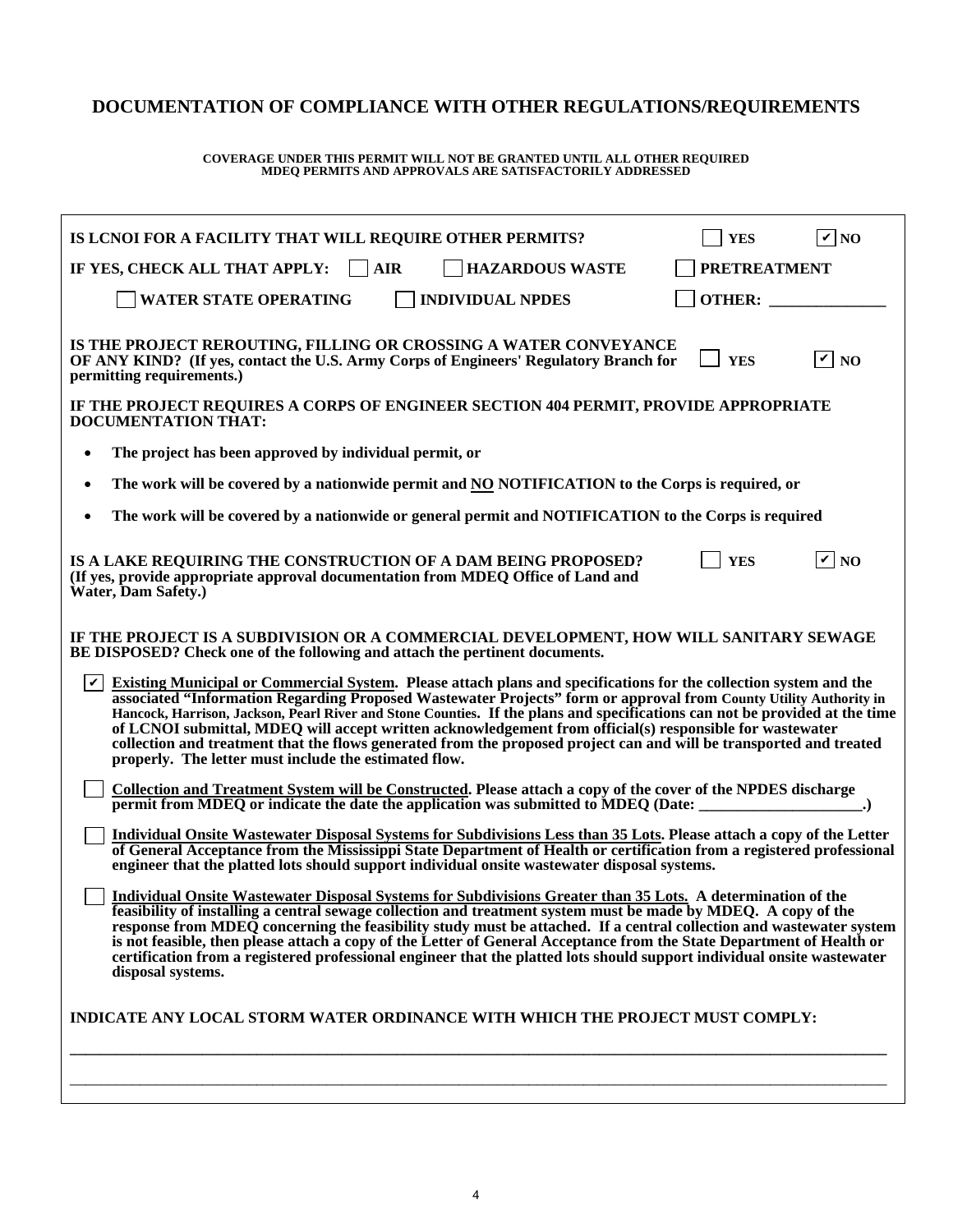I certify under penalty of law that this document and all attachments were prepared under my direction or supervision in accordance with a system designed to assure that qualified personnel properly gathered and evaluated the information submitted. Based on my inquiry of the person or persons who manage the system, or those persons directly responsible for gathering the information, the information submitted is, to the best of my knowledge and belief, true, accurate and complete.<br>I am aware that there are significant penalties for submitting false information, including the

Signature of Applicant<sup>1</sup> (owner or prime contractor)

<u>3 | 5 | 2 |</u><br>Pate Signed

Robbie Pierce Printed Name

Owner Title

<sup>1</sup>This application shall be signed as follows:

- For a corporation, by a responsible corporate officer.
- For a partnership, by a general partner.
- For a sole proprietorship, by the proprietor.  $\bullet$
- For a municipal, state or other public facility, by principal executive officer, mayor, or ranking elected official.  $\bullet$

Please submit the LCNOI form to:

**Chief, Environmental Permits Division** MS Department of Environmental Quality, Office of Pollution Control P.O. Box 2261 Jackson, Mississippi 39225